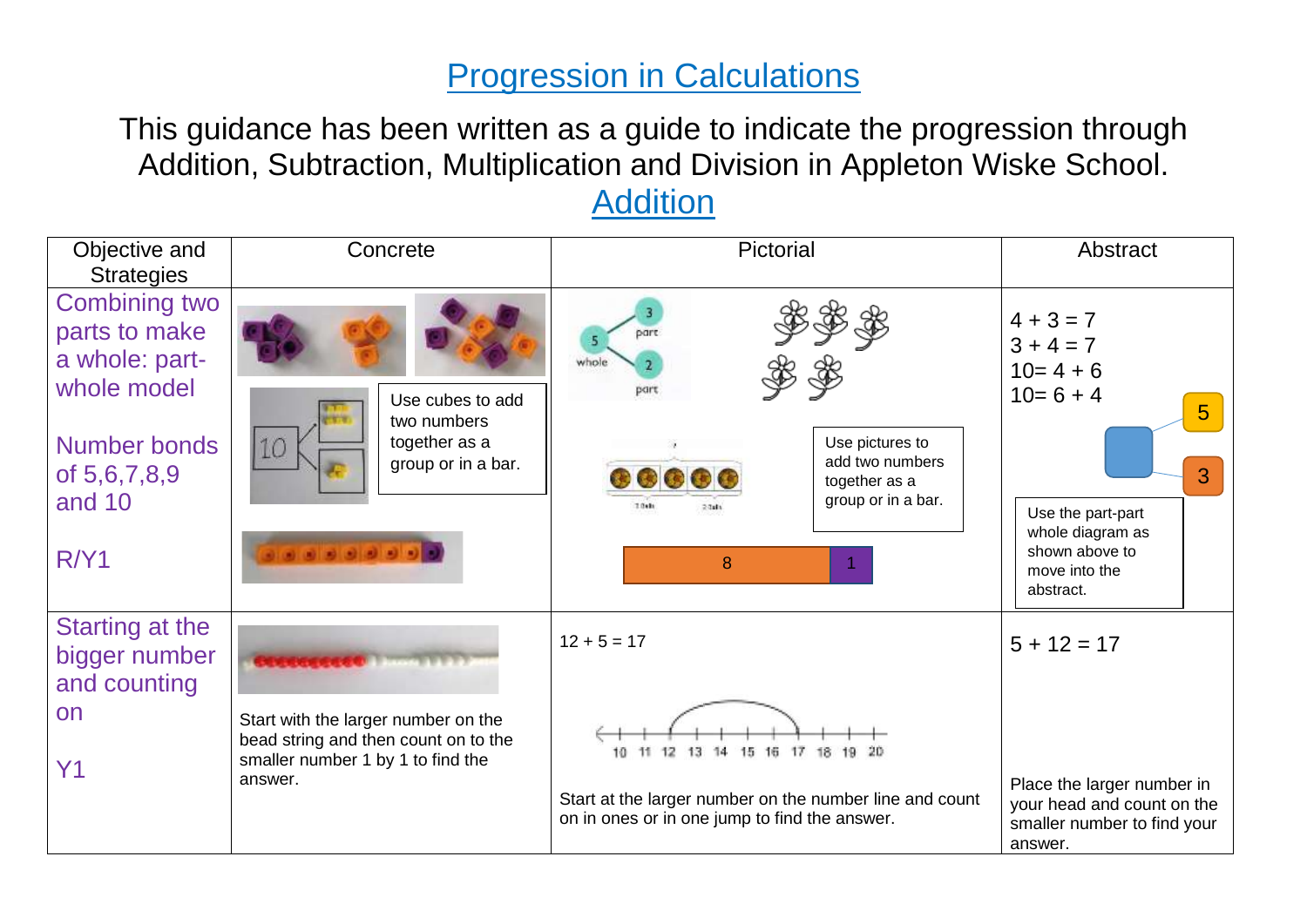| <b>Regrouping to</b><br>make 10.<br>Y1         | $6 + 5 = 11$                                                                                                                                                                                                                                             | Use pictures or a<br>number line. Regroup<br>or partition the smaller<br>number to make 10.                                                                       | $7 + 4 = 11$<br>If I am at seven, how many<br>more do I need to make 10.<br>How many more do I add on<br>now? |
|------------------------------------------------|----------------------------------------------------------------------------------------------------------------------------------------------------------------------------------------------------------------------------------------------------------|-------------------------------------------------------------------------------------------------------------------------------------------------------------------|---------------------------------------------------------------------------------------------------------------|
|                                                | Start with the<br>bigger number<br>and use the<br>smaller number to<br>make 10.                                                                                                                                                                          | 9<br>$\mathbf b$<br>(9)<br>11 12 13<br>(14)<br>(10)                                                                                                               |                                                                                                               |
| <b>Adding three</b><br>single digits<br>Y2     | $4 + 7 + 6 = 17$<br>Put 4 and 6 together to make 10. Add<br>on 7.<br>Following on from making 10, make 10<br>with 2 of the digits (if possible) then add<br>on the third digit.                                                                          | Add together three groups of objects. Draw a<br>picture to recombine the groups to make 10.                                                                       | $4+7+6$<br>Combine the two numbers<br>that make 10 and then add<br>on the remainder.                          |
| Column<br>method-no<br>regrouping<br><b>Y2</b> | Add together the ones first then add the<br>tens. Use the Base 10 blocks first before<br>moving onto place value counters.<br>$24 + 15=$<br>$44 + 15 =$<br>O<br><b>TITLE LITTLE</b><br>$\odot$<br><u>ammun   1909 a</u><br>0000 0000<br>00000<br>$\circ$ | After practically using the base 10 blocks and place value<br>counters, children can draw the counters to help them to<br>solve additions.<br>Tens<br>Ones<br>D O | <b>Calculations</b><br>$21 + 42 =$<br>21<br>$+42$                                                             |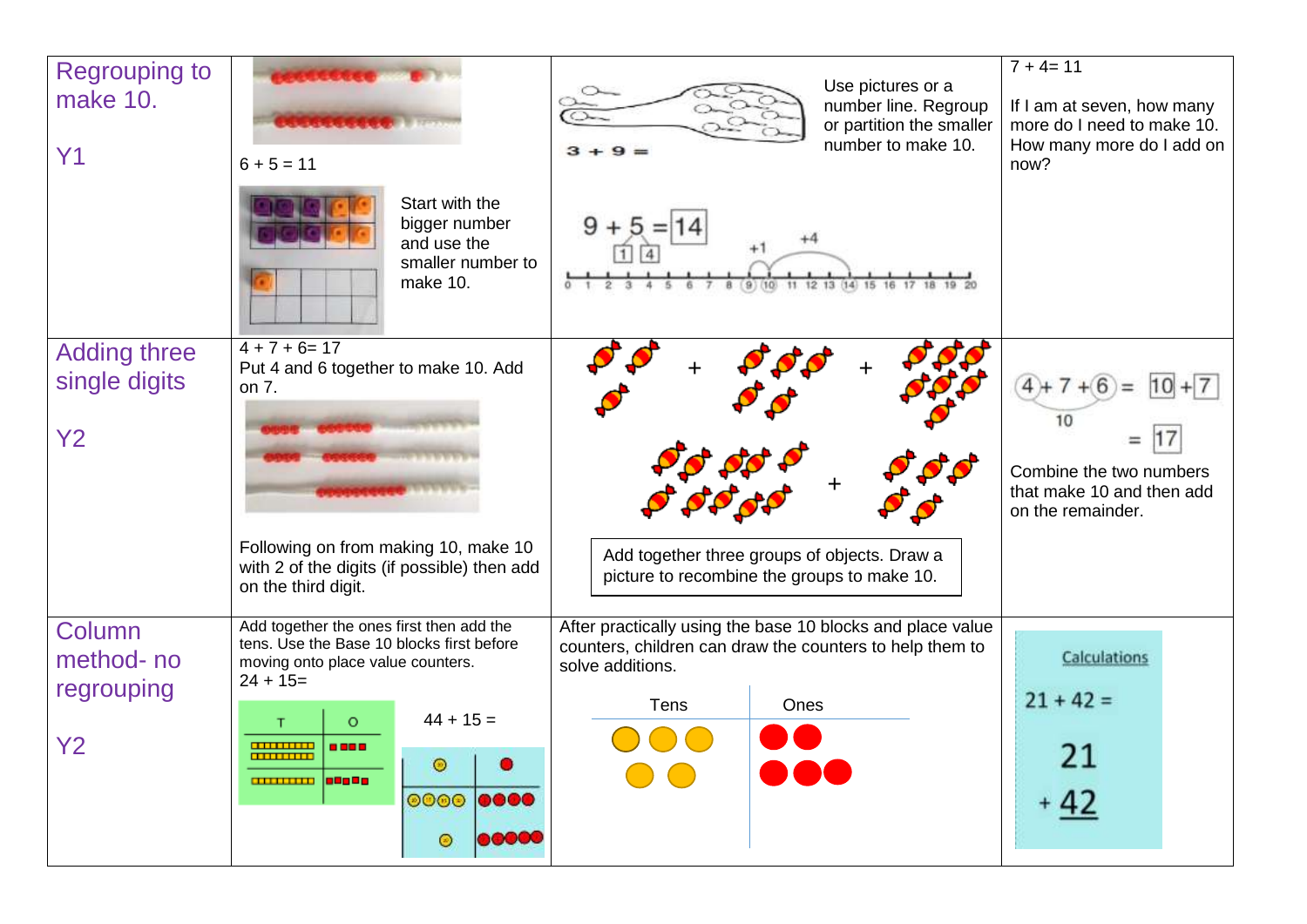| Column<br>method-<br>regrouping                | Make both numbers on a place value<br>grid.<br>$49 + 23$<br>1 <sub>5</sub><br>10 <sub>5</sub>                                                                                                                                                                                | Children can draw a pictorial representation of the<br>columns and place value counters to further support their<br>learning and understanding.                                                                    | Start by partitioning the<br>numbers before moving on<br>to clearly show the<br>exchange below the<br>addition. |
|------------------------------------------------|------------------------------------------------------------------------------------------------------------------------------------------------------------------------------------------------------------------------------------------------------------------------------|--------------------------------------------------------------------------------------------------------------------------------------------------------------------------------------------------------------------|-----------------------------------------------------------------------------------------------------------------|
| <b>Y2</b>                                      | <b></b><br><b>THEFT IS</b><br><br><br><b>.</b><br><b></b><br>Add up the units and exchange 10 ones<br>for 1 ten.<br>1 <sub>5</sub><br>10 <sub>5</sub><br>a a<br><br><b>THEFTHER</b><br><b>TITULITUS</b><br><b>THEFTHE</b><br><b>TELEVITER</b><br><b>TELEVITER</b><br><b></b> | $35 + 27 = 62$<br>Using tens and ones counters<br>$30 + 20 = 50$<br>$5 + 7 = 12$<br>$50 + 12 = 62$                                                                                                                 | $25 + 48$<br>20<br>5<br>$\hspace{0.1mm} +$<br>40<br>8<br>$^{+}$<br>60<br>$+$<br>13<br>$= 73$                    |
| Column<br>method-<br>regrouping<br>$Y$ 3/4/5/6 | Make both numbers on a place value<br>grid.<br>146<br>$\circ$<br>$\circ$<br>$+527$<br>0000<br>$\circ$<br>0000<br>DO<br>88000<br><br>Add up the units and exchange 10 ones<br>for 1 ten.                                                                                      | Children can draw a pictorial representation of the<br>columns and place value counters to further support<br>their learning and understanding.<br>NB Addition of money needs to have £ and p added<br>separately. | 536<br>$+85$<br><u>621</u><br>11                                                                                |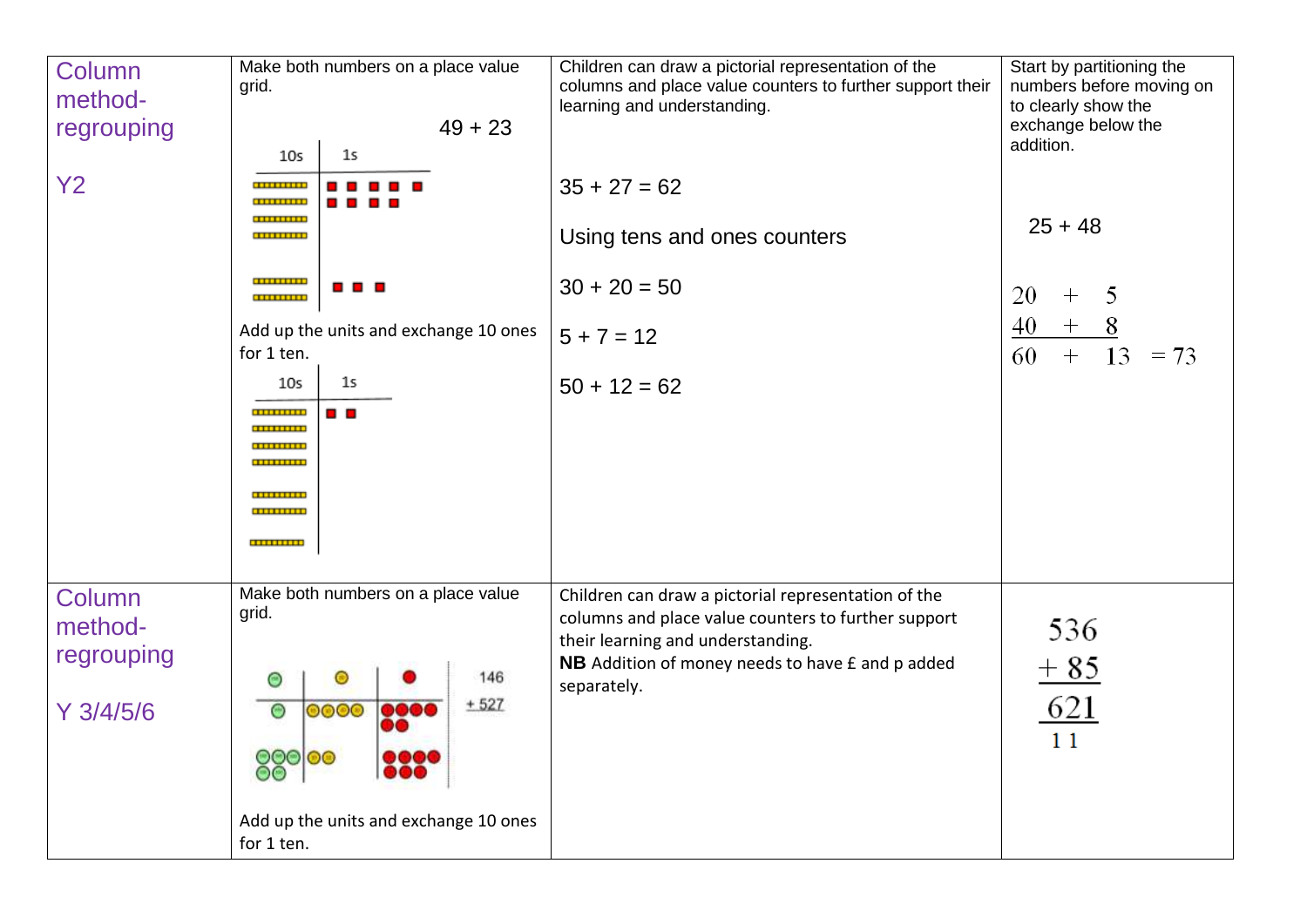### **Column** method regrouping (continued)







As the children move on, introduce decimals with the same number of decimal places and different. Money can be used here.

| 72 X    |
|---------|
| $+54.6$ |
| 127.4   |
| 11      |

As the children progress, they will move from the expanded to the compacted method.

| $100 + 40 + 6$       |  |
|----------------------|--|
| $500 + 20 + 7$       |  |
| $600 + 70 + 3 = 673$ |  |
|                      |  |
| 146                  |  |
| + 527                |  |
| 673                  |  |
| 1                    |  |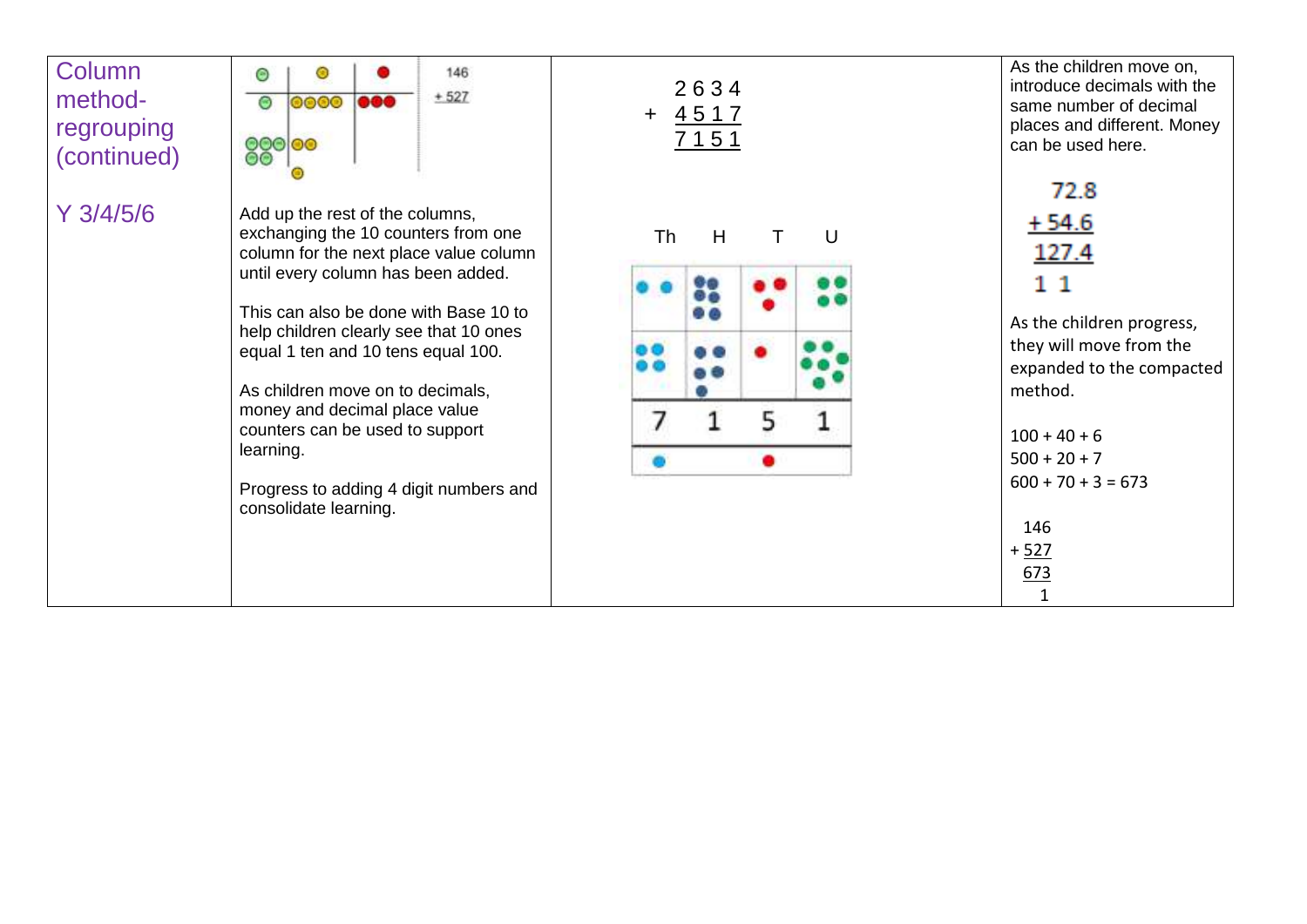# **Subtraction**

| Objective and<br><b>Strategies</b>     | Concrete                                                                                                                                                                                                                                           | Pictorial                                                                                                                                                                                                                                                                                                                                                        | Abstract                                                                                                      |
|----------------------------------------|----------------------------------------------------------------------------------------------------------------------------------------------------------------------------------------------------------------------------------------------------|------------------------------------------------------------------------------------------------------------------------------------------------------------------------------------------------------------------------------------------------------------------------------------------------------------------------------------------------------------------|---------------------------------------------------------------------------------------------------------------|
| <b>Taking away</b><br>ones<br>R/Y1     | Use physical objects, counters, cubes<br>etc to show how objects can be taken<br>away.<br>$6 - 2 = 4$<br>$4 - 2 = 2$                                                                                                                               | Cross out drawn objects to show what has been taken<br>away.<br>$15 - 3 =  12 $                                                                                                                                                                                                                                                                                  | $18 - 3 = 15$<br>$8 - 2 = 6$                                                                                  |
| <b>Counting back</b><br>Y <sub>1</sub> | Make the larger number in your<br>subtraction. Move the beads along your<br>bead string as you count backwards in<br>ones.<br>$13 - 4$<br>Use counters and move them away<br>from the group as you take them away<br>counting backwards as you go. | Count back on a number line or number track<br>$13 - 4 = 9$<br>15<br>3<br>9<br>2<br>14<br>Start at the bigger number and count back the smaller<br>number showing the jumps on the number line.<br>$57 - 23 = 34$<br>$-10$<br>$-10$<br>$-1$ $-1$ $-1$<br>57<br>34 35 36 37<br>47<br>This can progress all the way to counting back using two<br>2 digit numbers. | Put 13 in your head, count<br>back 4. What number are<br>you at? Use your fingers to<br>help.<br>$13 - 4 = 9$ |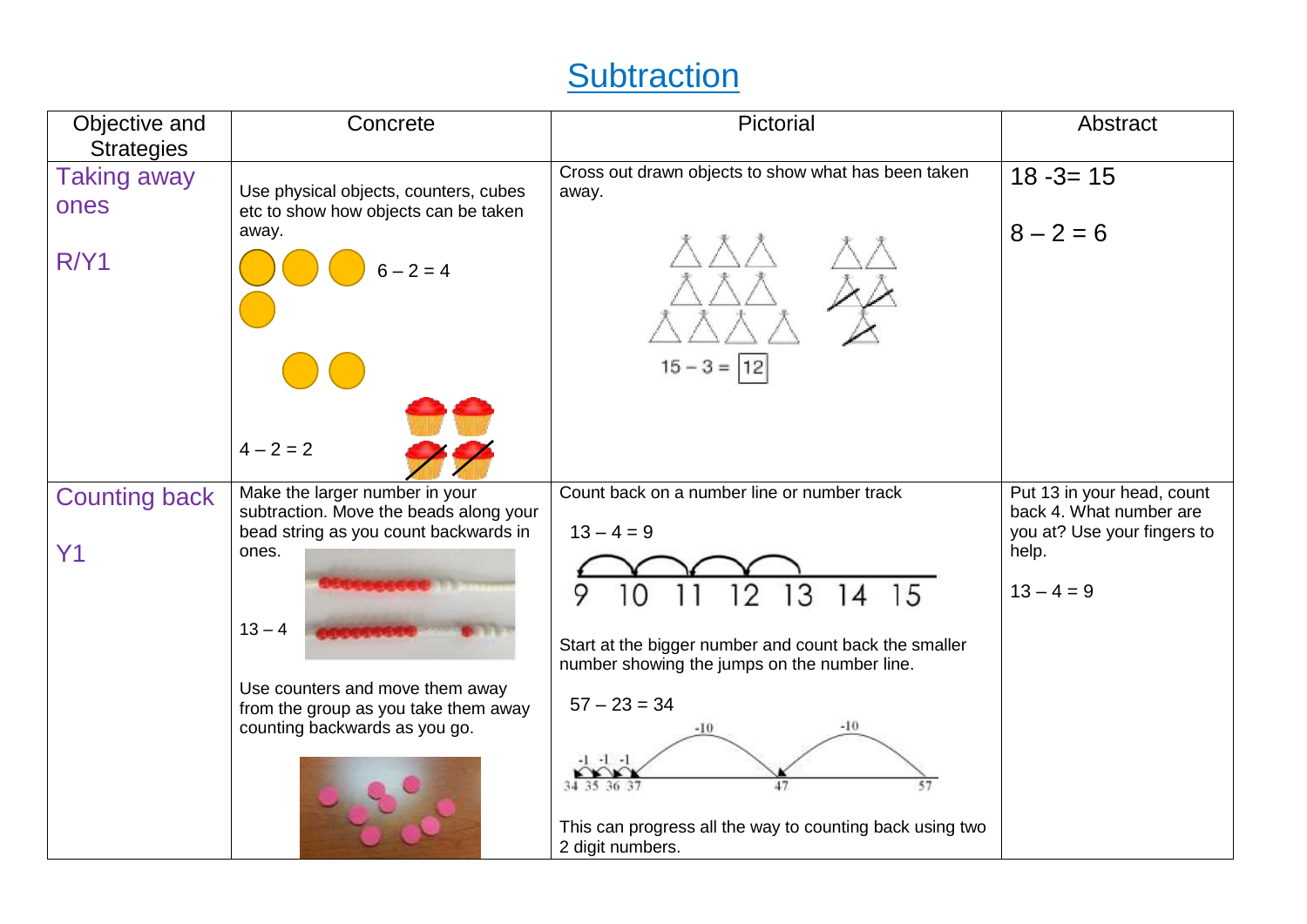| <b>Find the</b>    | Compare amounts and objects to find         |                                                                   | Hannah has 23 sandwiches,                                |
|--------------------|---------------------------------------------|-------------------------------------------------------------------|----------------------------------------------------------|
| difference         | the difference.                             | Count on to                                                       | Helen has 15 sandwiches.                                 |
|                    | $12 - 11 = 1$                               | find the<br>difference.                                           | Find the difference between<br>the number of sandwiches. |
|                    | Use cubes to                                |                                                                   |                                                          |
| Y1                 | build towers or                             |                                                                   |                                                          |
|                    | make bars to                                | $11 - 6 = 5$                                                      | $23 - 15 = 8$                                            |
|                    | find the                                    |                                                                   |                                                          |
|                    | difference                                  | <b>Comparison Bar Models</b>                                      |                                                          |
|                    | 5 Pencils<br>Use basic bar                  | Draw bars to<br>Lisa is 13 years old. Her sister is 22 years old. |                                                          |
|                    | models with                                 | find<br>Find the difference in age between them.                  |                                                          |
|                    | items to find                               | the difference<br>13                                              |                                                          |
|                    | the difference                              | between 2<br>numbers.<br>Lisa                                     |                                                          |
|                    |                                             | Sister                                                            |                                                          |
|                    | $5 - 3 = 2$                                 | $22 - 13 = 9$                                                     |                                                          |
|                    |                                             | 22                                                                |                                                          |
|                    | Link to addition- use                       | Use a pictorial representation of objects to show the part-       |                                                          |
| <b>Part-Part-</b>  | the part whole model                        | part-whole model.<br>$6 - 2 = 4$                                  | 5                                                        |
| <b>Whole Model</b> | to help explain the                         |                                                                   |                                                          |
|                    | inverse between                             |                                                                   | 10                                                       |
| Y1                 | addition and<br>subtraction.                |                                                                   |                                                          |
|                    |                                             |                                                                   |                                                          |
|                    | If 10 is the whole and 6 is one of the      |                                                                   | Move to using numbers                                    |
|                    | parts. What is the other part?              |                                                                   | within the part whole model.                             |
|                    | $10 - 6 =$                                  |                                                                   | $10 - 5 = 5$                                             |
| Make 10            | $14 - 9 =$                                  |                                                                   |                                                          |
|                    |                                             | $13 - 7 = 6$                                                      | $16 - 8 =$                                               |
|                    |                                             |                                                                   |                                                          |
| Y1                 |                                             |                                                                   | How many do we take off to<br>reach the next 10?         |
|                    |                                             | Start at 13. Take away 3 to reach 10. Then take away the          |                                                          |
|                    | Make 14 on the ten frame. Take away the     | remaining 4 so you have taken away 7 altogether. You              | How many do we have left                                 |
|                    | four first to make 10 and then takeaway one | have reached your answer.                                         | to take off?                                             |
|                    | more so you have taken away 5. You are      |                                                                   |                                                          |
|                    | left with the answer of 9.                  |                                                                   |                                                          |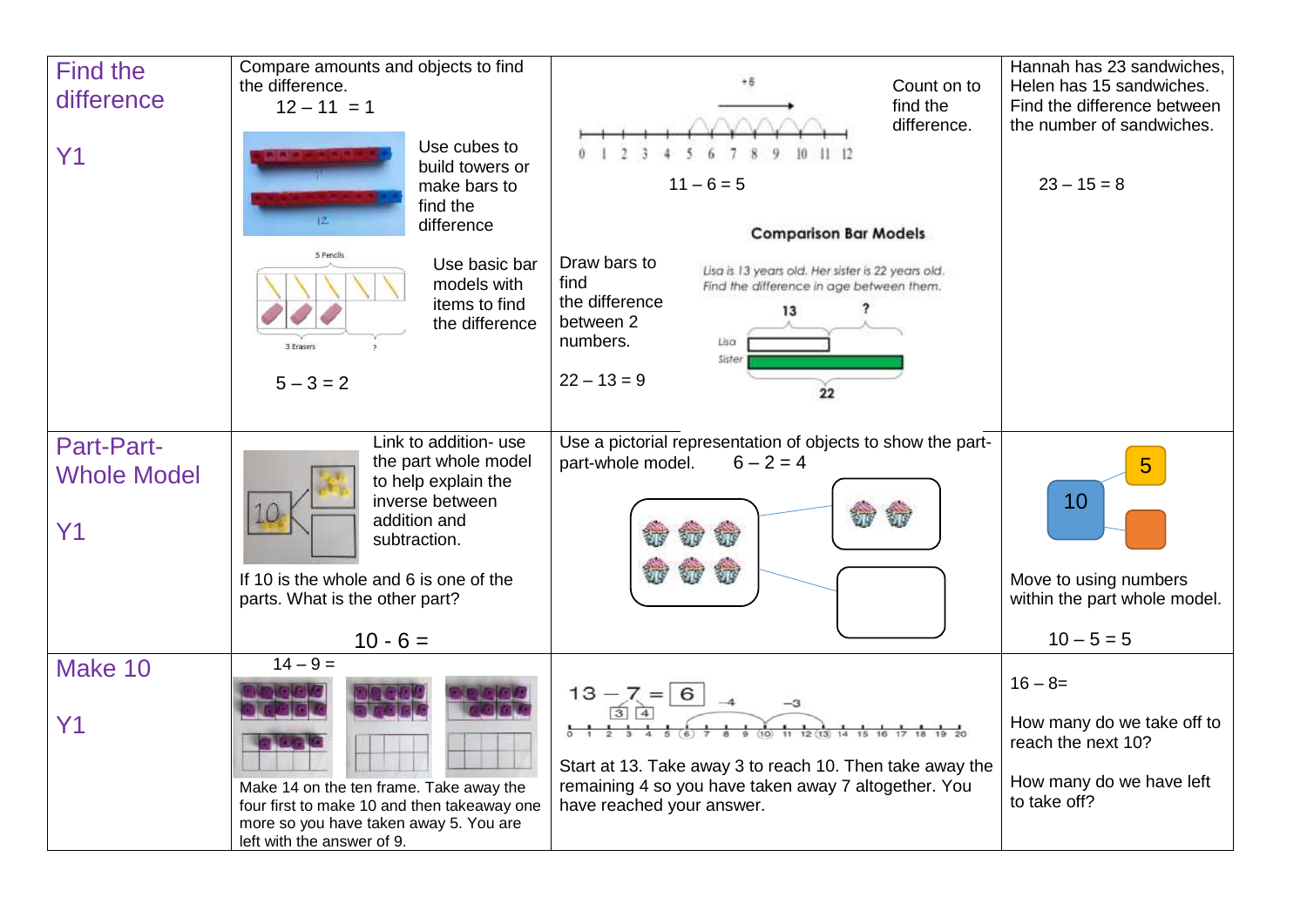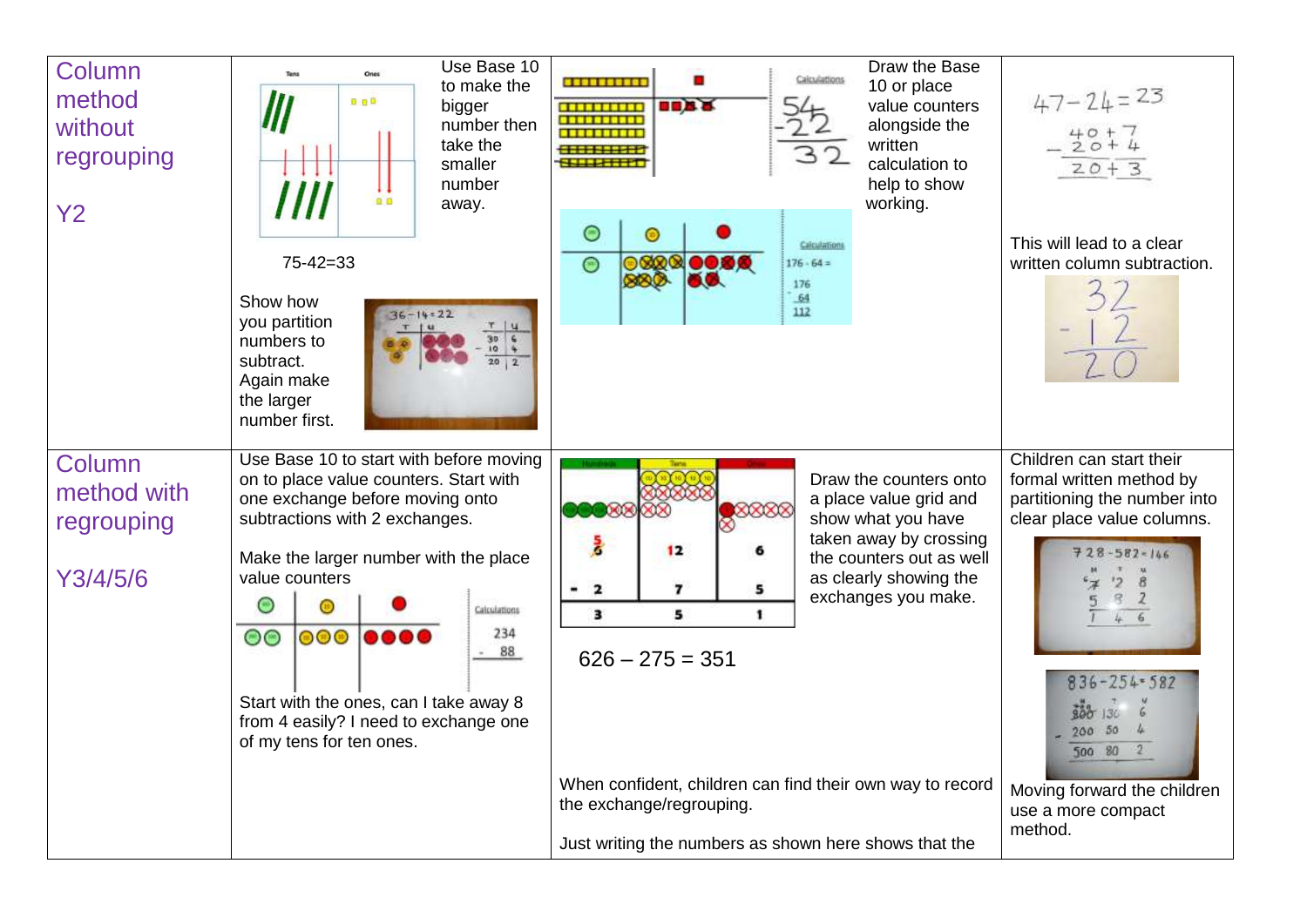**Column** method with regrouping (continued)

 $\bigcirc$  $\odot$ Calculations  $\circ$  $|00|$ 234  $-88$ 

#### Y3/4/5/6 Now I can subtract my ones.



Now look at the tens, can I take away 8 tens easily? I need to exchange one hundred for ten tens.



Now I can take away eight tens and complete my subtraction



Show children how the concrete method links to the written method alongside your working. Cross out the numbers when exchanging and show where we write our new amount.

child understands the method and knows when to exchange/regroup.



This will lead to an understanding of subtracting any number including decimals.

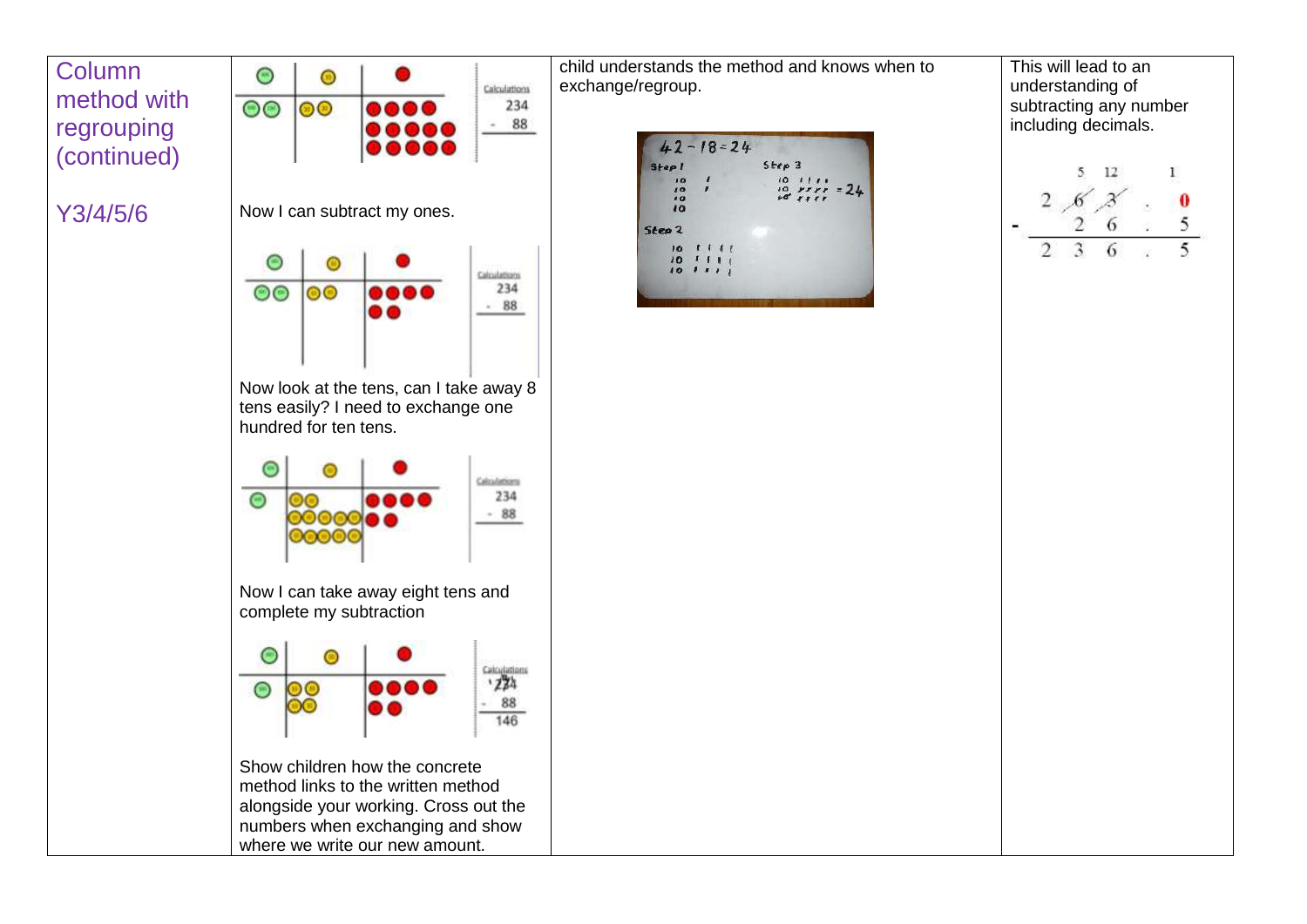# **Multiplication**

| Objective and                   | Concrete                                                                                 | Pictorial                                                                      | Abstract                                                                                   |
|---------------------------------|------------------------------------------------------------------------------------------|--------------------------------------------------------------------------------|--------------------------------------------------------------------------------------------|
| <b>Strategies</b>               |                                                                                          |                                                                                |                                                                                            |
| <b>Doubling</b>                 | Use practical activities to show how to<br>double a number.                              | Draw pictures to show how to double a number.                                  | 16                                                                                         |
| R/Y1                            |                                                                                          | Double 4 is 8                                                                  | 10<br>6<br>$\mathbf{r}$ $\mathbf{x}$<br>12<br>20                                           |
|                                 | double 4 is 8<br>$4 \times 2 = 8$                                                        |                                                                                | Partition a number and then<br>double each part before<br>recombining it back<br>together. |
| <b>Counting in</b><br>multiples |                                                                                          |                                                                                | Count in multiples of a<br>number aloud.                                                   |
| R/Y1                            |                                                                                          |                                                                                | Write sequences with<br>multiples of numbers.                                              |
|                                 |                                                                                          |                                                                                | 2, 4, 6, 8, 10                                                                             |
|                                 |                                                                                          | Use a number line or pictures to continue support in<br>counting in multiples. | 5, 10, 15, 20, 25, 30                                                                      |
|                                 | Count in multiples supported by<br>concrete objects in equal groups.<br>$4 \times 2 = 8$ | $6 \times 5 = 30$                                                              |                                                                                            |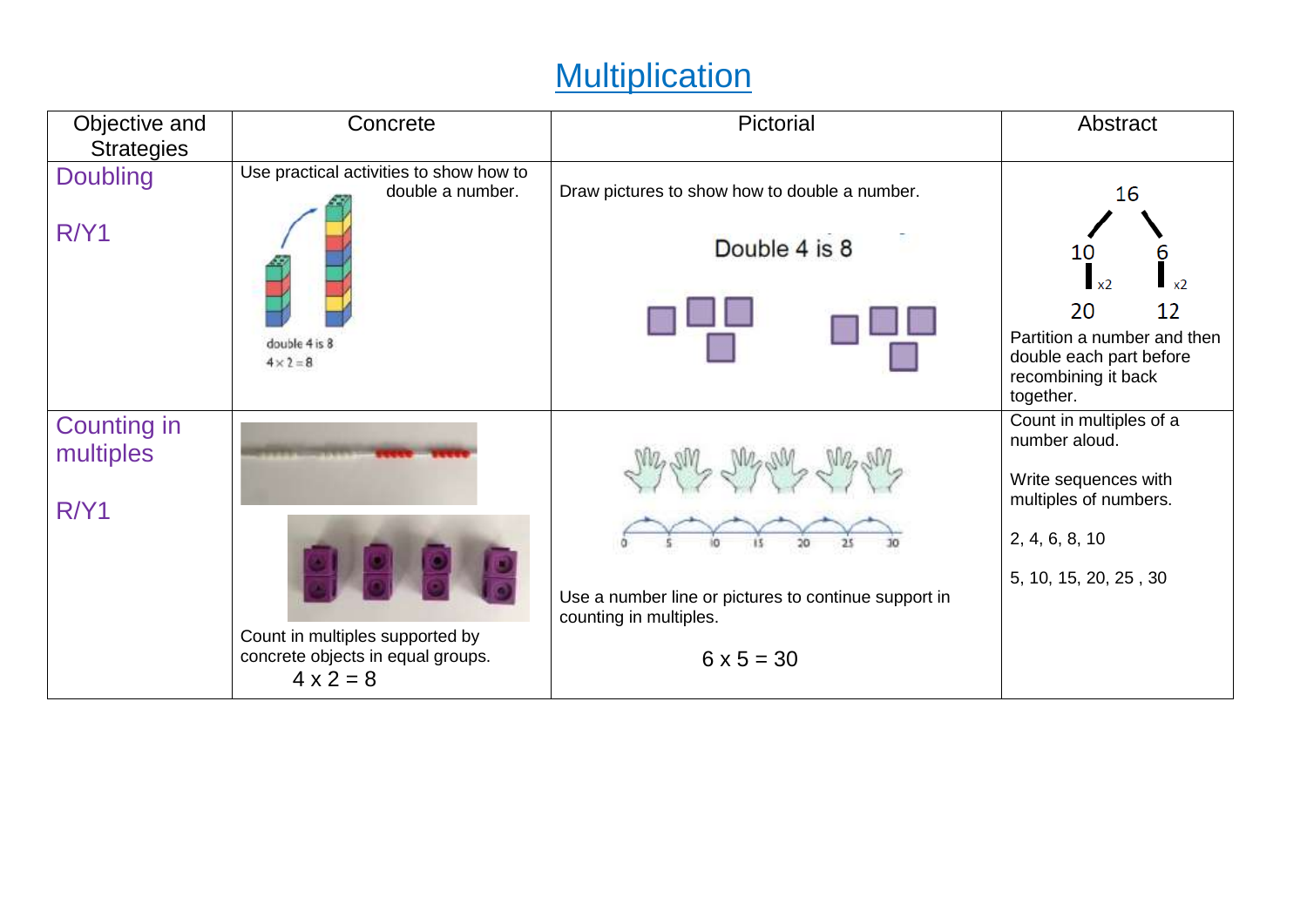| <b>Repeated</b><br>addition<br><b>Y2</b> | $3 + 3 + 3$                            |                                                  | There are 3 plates. Each plate has 2 star biscuits on. How many biscuits are there?<br>2 add 2 add 2 equals 6 |                                       | Write addition sentences to<br>describe objects and<br>pictures. |
|------------------------------------------|----------------------------------------|--------------------------------------------------|---------------------------------------------------------------------------------------------------------------|---------------------------------------|------------------------------------------------------------------|
|                                          | <b>BBBB</b>                            | Use different<br>objects to add<br>equal groups. | 9.<br>0<br>Б<br>8                                                                                             | $5 + 5 + 5 = 15$<br>10 11 12 13 14 15 | $2 + 2 + 2 + 2 + 2 = 10$<br>$5x2 = 10$                           |
|                                          |                                        |                                                  |                                                                                                               | $3 \times 5 = 15$                     |                                                                  |
| Arrays-                                  | Create arrays using counters/ cubes to |                                                  | Draw arrays in different rotations<br>to find commutative                                                     |                                       | Use an array to write                                            |
| showing                                  | show multiplication sentences.         |                                                  | multiplication sentences.                                                                                     | $0000$ $4 \times 2 = 8$               | multiplication sentences and<br>reinforce repeated addition.     |
| commutative                              |                                        |                                                  |                                                                                                               | 0000                                  |                                                                  |
|                                          |                                        |                                                  |                                                                                                               | $2 \times 4 - B$                      |                                                                  |
| multiplication                           |                                        |                                                  |                                                                                                               | $60^{2 \times 4 = 8}$                 | 0000                                                             |
|                                          |                                        |                                                  |                                                                                                               | 60<br>0O                              | 0000                                                             |
| Y1/2/3/4                                 |                                        |                                                  |                                                                                                               | 00                                    |                                                                  |
|                                          |                                        |                                                  |                                                                                                               | $4 \times 2 = 8$                      |                                                                  |
|                                          |                                        |                                                  |                                                                                                               |                                       | $5 + 5 + 5 = 15$                                                 |
|                                          |                                        |                                                  |                                                                                                               | Link arrays to area of rectangles.    | $3 + 3 + 3 + 3 + 3 = 15$                                         |
|                                          | $4 \times 6 = 24$                      |                                                  |                                                                                                               |                                       |                                                                  |
|                                          |                                        |                                                  |                                                                                                               |                                       | $5 \times 3 = 15$                                                |
|                                          |                                        |                                                  |                                                                                                               |                                       | $3 \times 5 = 15$                                                |
|                                          |                                        |                                                  | $4 \times 5 = 20$                                                                                             |                                       |                                                                  |
|                                          |                                        | $3 \times 5 = 15$                                |                                                                                                               |                                       |                                                                  |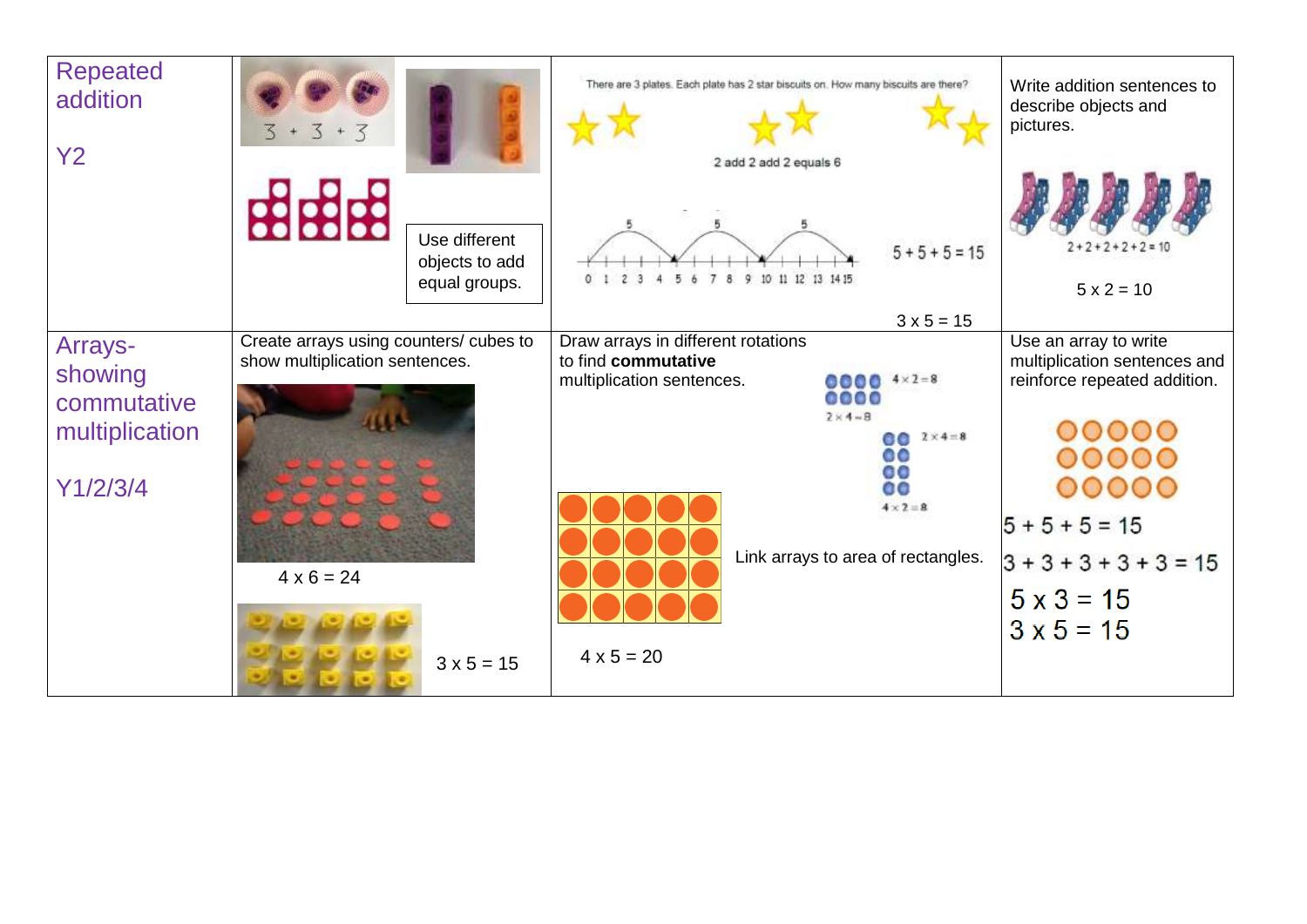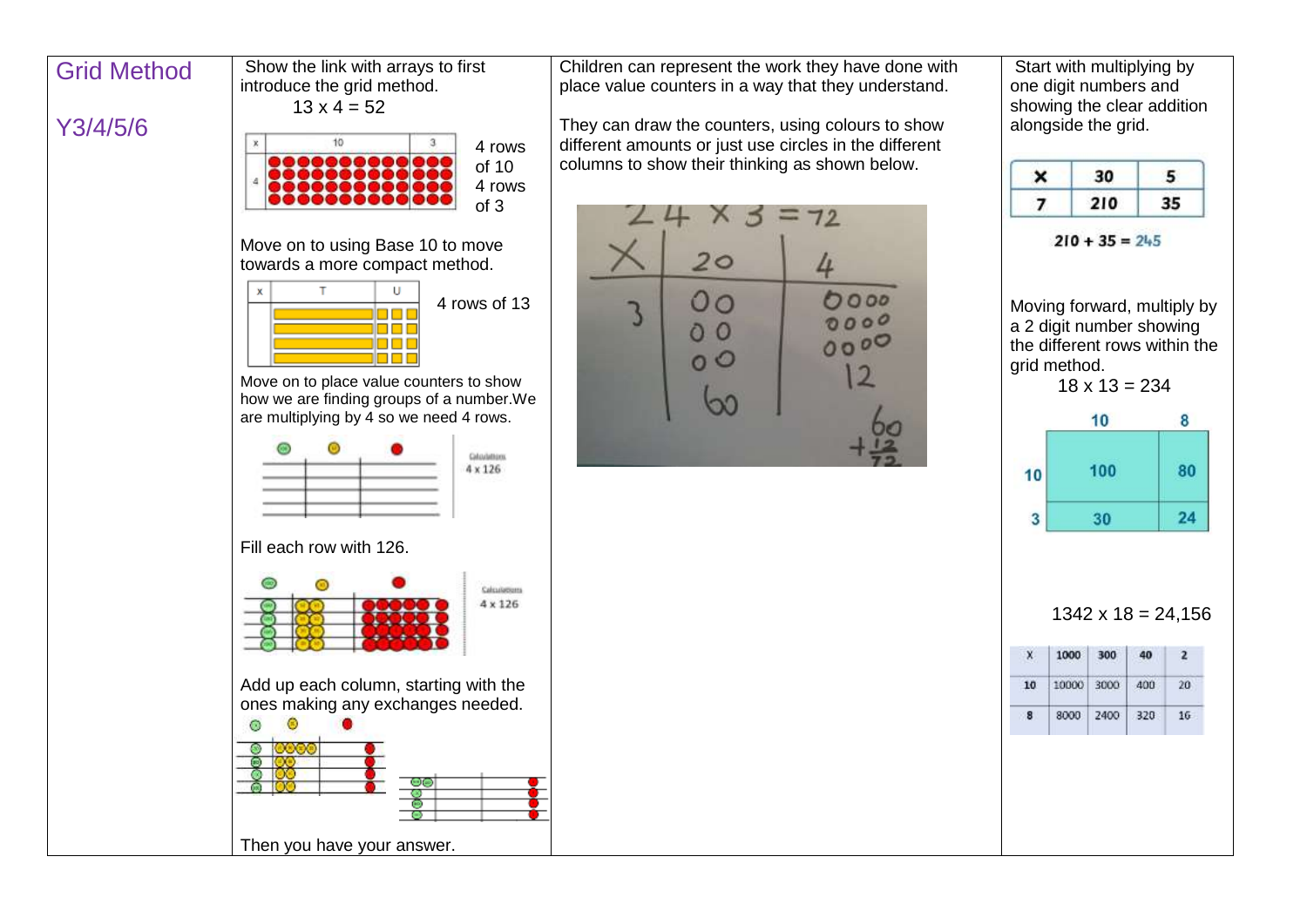| Column<br>multiplication<br>-Expanded<br>method | Show the link with arrays to first<br>introduce the expanded method.<br>8<br>10                                                                                                                                                                        | $\times$<br>$\mathsf{D}$<br>8<br>$\circ$<br>00000<br>$\circ$<br>00000<br>000000<br>$\overline{O}$<br>80                                   | Start with long<br>multiplication, reminding<br>the children about lining up<br>their<br>numbers clearly in columns.<br>18                                      |
|-------------------------------------------------|--------------------------------------------------------------------------------------------------------------------------------------------------------------------------------------------------------------------------------------------------------|-------------------------------------------------------------------------------------------------------------------------------------------|-----------------------------------------------------------------------------------------------------------------------------------------------------------------|
| Y3/4/5/6                                        | 10<br>$18 \times 13 = 234$                                                                                                                                                                                                                             | $\frac{0}{2}$<br>00000000<br>00000000<br>3<br>30 <sub>o</sub><br>24<br>$18 \times 13 = 234$                                               | $x_1$ $13$<br>24 $(3 \times 8)$<br>30 $(3 \times 10)$<br>80 (10 x 8)<br>$100(10 \times 10)$<br>234                                                              |
| Column<br>multiplication                        | Children can continue to be supported by<br>place value counters at the stage of<br>multiplication.                                                                                                                                                    | Bar modelling and number lines can support learners<br>when solving problems with multiplication alongside the<br>formal written methods. | $7 - 4$<br>6 3<br>×                                                                                                                                             |
| -Compact<br>method<br><b>Y5/6</b>               | Tens<br>Ones<br>$64x3 = 192$<br>$60 \times 3 = 180$<br>$4 \times 3 = 12$<br>$180 + 12 = 192$<br>It is important at this stage that they always<br>multiply the ones first and note down their<br>answer followed by the tens which they<br>note below. | 51<br>59<br>$8 - 59$<br>$= 8 \times 60 = 8$<br>$M6 = 48$<br>$\mathcal{R}$<br>$8 - 60 = 480$<br>$480 - 8 = 4$                              | $1 \quad 2$<br>2<br>- 0<br>$\circ$<br>4 2 0 0<br>$4\quad 6\quad 6\quad 2$<br>$2 \quad 3 \qquad 1$<br>1342<br>18<br>X<br>13420<br>10736<br>24156<br>$\mathbf{1}$ |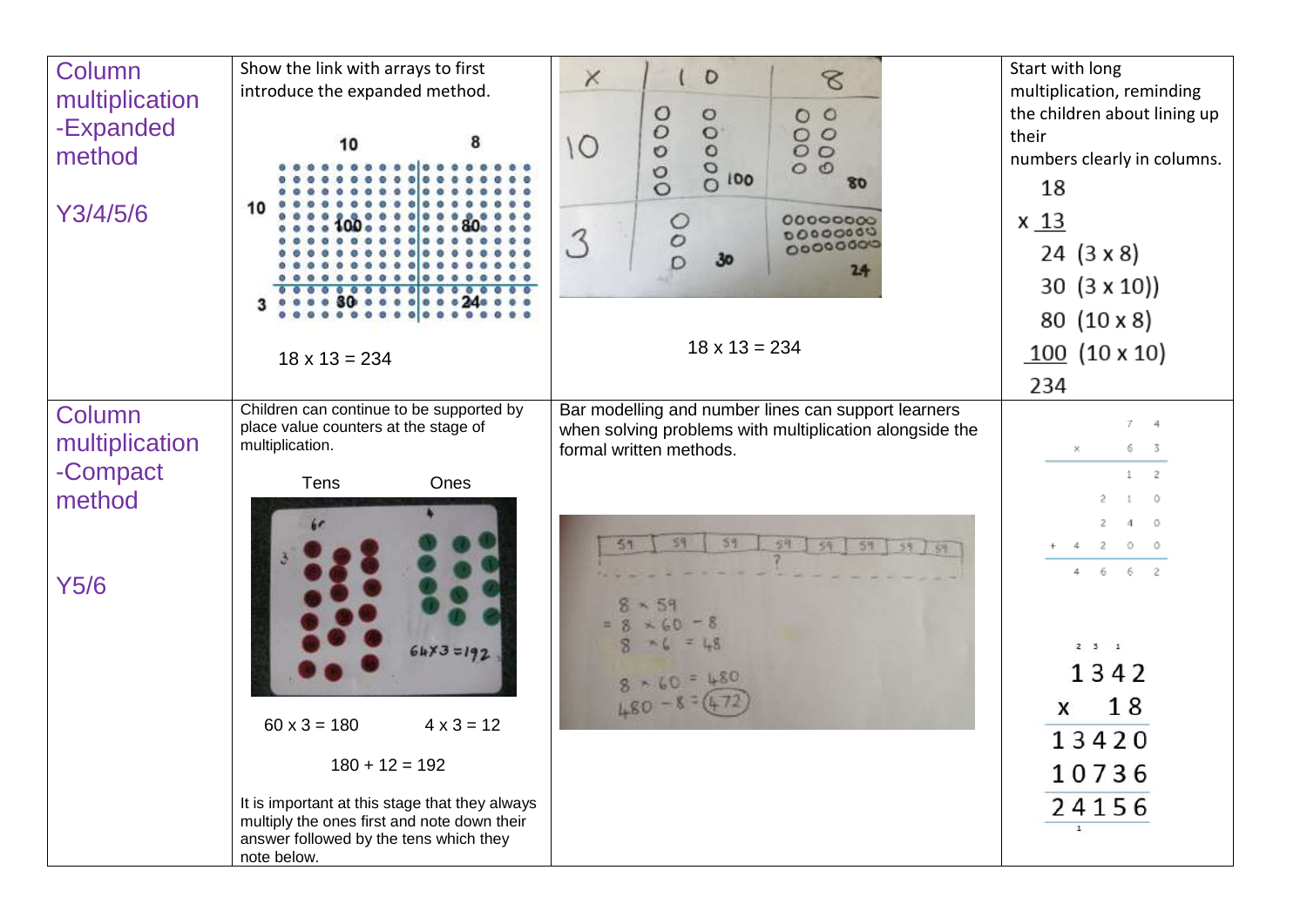## **Division**

| Objective and<br><b>Strategies</b>               | Concrete                                                                                                                                                                        | Pictorial                                                                                                                                                                                                                                                                                                                         | Abstract                                                                      |
|--------------------------------------------------|---------------------------------------------------------------------------------------------------------------------------------------------------------------------------------|-----------------------------------------------------------------------------------------------------------------------------------------------------------------------------------------------------------------------------------------------------------------------------------------------------------------------------------|-------------------------------------------------------------------------------|
| <b>Sharing</b><br>objects into<br>groups<br>R/Y1 | I have 10<br>cubes, can you<br>share them<br>equally in 2<br>groups?                                                                                                            | Children use pictures or shapes to share quantities.<br>$8 \div 2 = 4$                                                                                                                                                                                                                                                            | Share 9 buns between three<br>people.<br>$9 \div 3 = 3$                       |
| <b>Division as</b><br>grouping<br>Y1/2           | Divide quantities into equal groups.<br>Use cubes, counters, objects or place<br>value counters to aid understanding.<br>$10 \div 5 = 2$<br>$35 \div 7 = 5$<br>$96 \div 3 = 32$ | Use a number line to show jumps in groups. The number<br>of jumps equals the number of groups.<br>10 11 12<br>3<br>3<br>3<br>$12 \div 3 = 4$<br>Think of the bar as a whole. Split it into the number of<br>groups you are dividing by and work out how many would<br>be within each group.<br>20<br>$20 + 5 = ?$<br>$5 x ? = 20$ | $28 \div 7 = 4$<br>Divide 28 into 7 groups.<br>How many are in each<br>group? |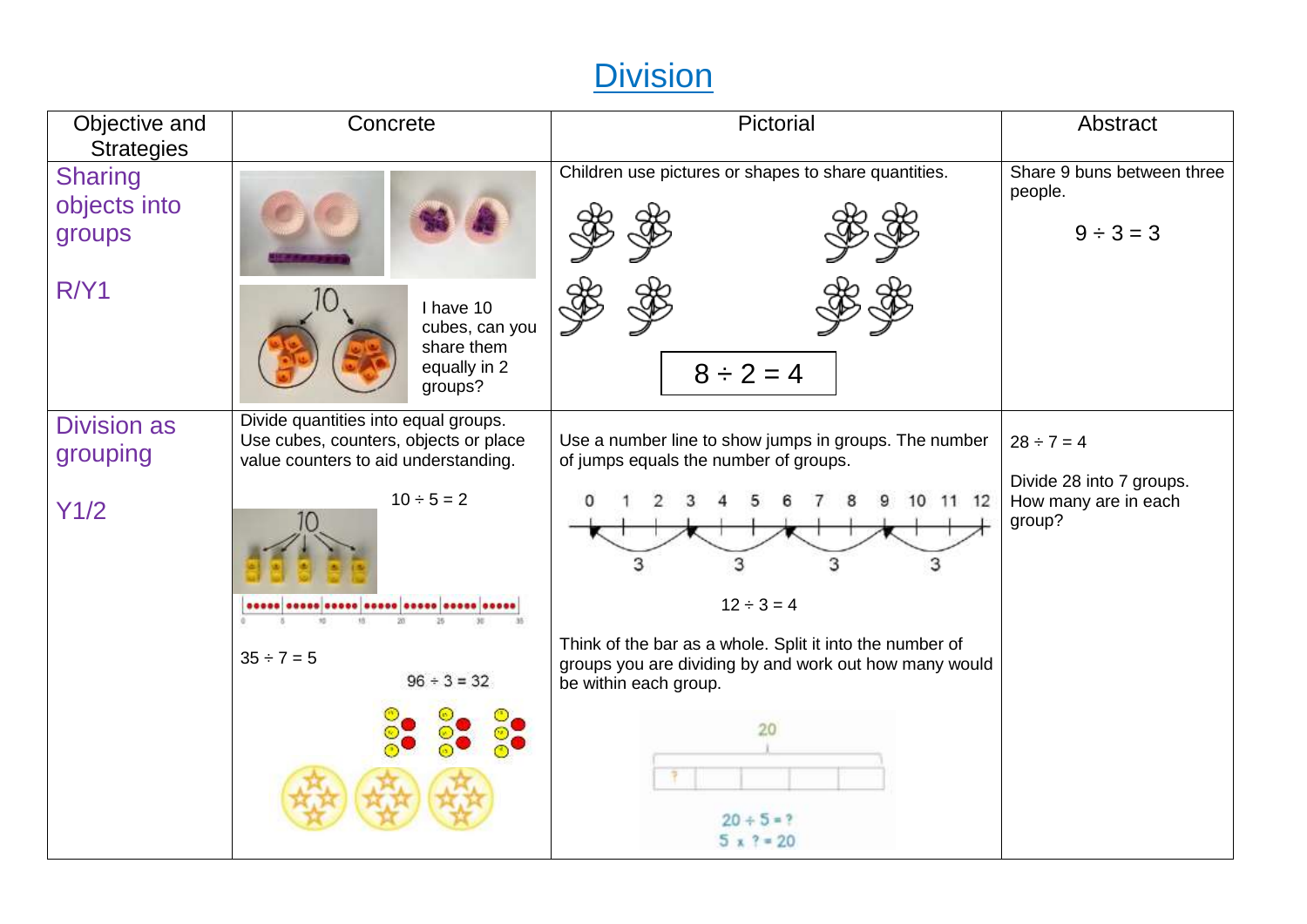| Division within<br>arrays<br>Y3/4/5/6    | Link division<br>to<br>multiplication<br>by creating<br>an array and<br>thinking<br>about the<br>number sentences that can be created.<br>Eg $15 \div 3 = 5$ $5 \times 3 = 15$<br>$15 \div 5 = 3$ $3 \times 5 = 15$ | $15 \div 3 = 5$<br>Draw an array and use lines to split the array into groups<br>to make multiplication and division sentences.                                                                                                                                                   | Find the inverse of<br>multiplication and division<br>sentences by creating four<br>linking number sentences.<br>$7 \times 4 = 28$<br>$4 \times 7 = 28$<br>$28 \div 7 = 4$<br>$28 \div 4 = 7$ |
|------------------------------------------|---------------------------------------------------------------------------------------------------------------------------------------------------------------------------------------------------------------------|-----------------------------------------------------------------------------------------------------------------------------------------------------------------------------------------------------------------------------------------------------------------------------------|-----------------------------------------------------------------------------------------------------------------------------------------------------------------------------------------------|
| Division with a<br>remainder<br>Y3/4/5/6 | $14 \div 3 = 4 r 2$<br>Divide objects between groups and<br>see how much is left over                                                                                                                               | Jump forward in equal jumps on a number line then see<br>how many more you need to jump to find a remainder.<br>13<br>12<br>$13 \div 4 = 3r1$<br>Draw dots and group them to divide an amount and<br>clearly show a remainder.<br>$\left(\bullet\right)$ .<br>$14 \div 3 = 4 r 2$ | Complete written divisions<br>and show the remainder<br>using r.<br>$29 \div 8 = 3 r 5$                                                                                                       |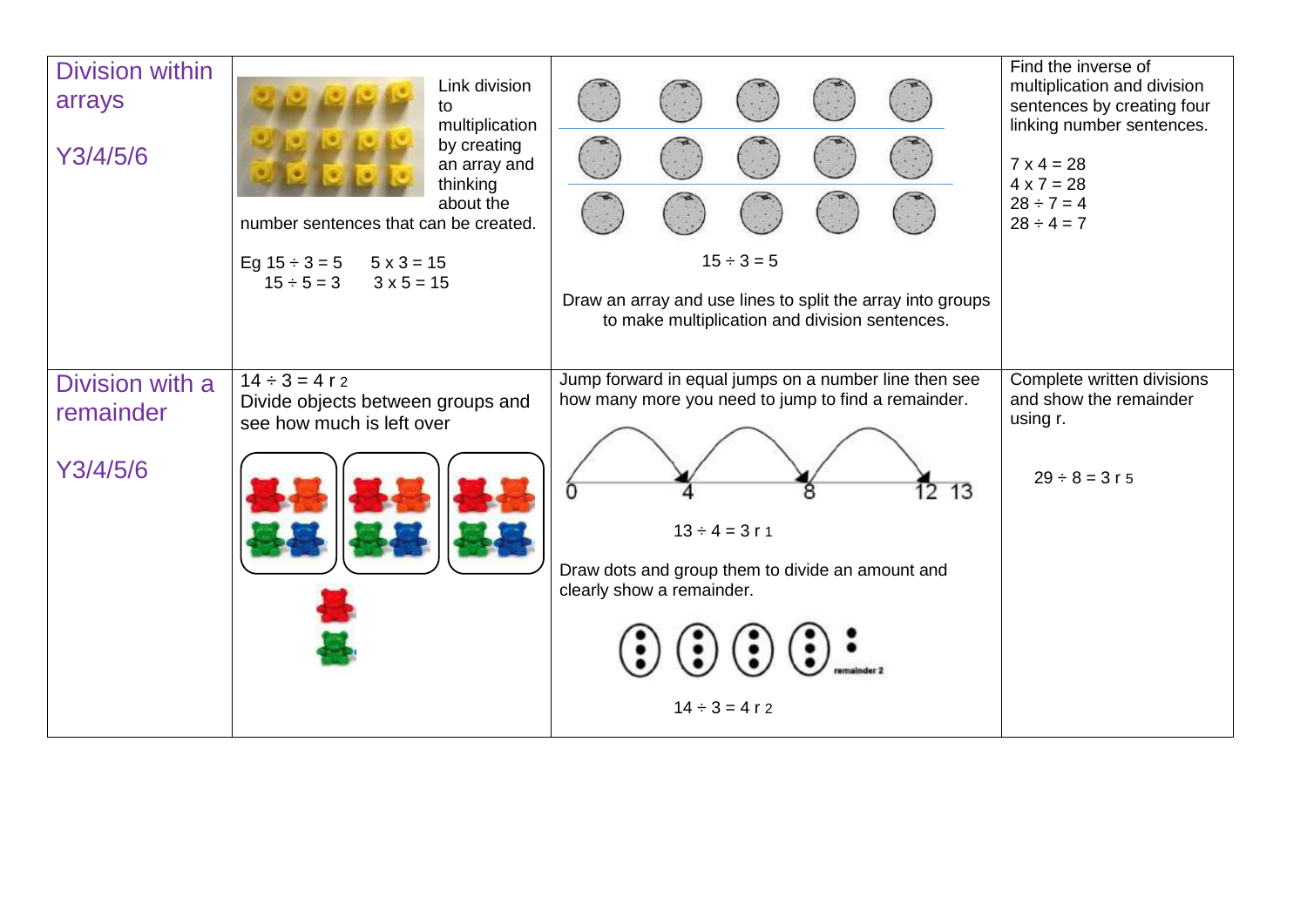